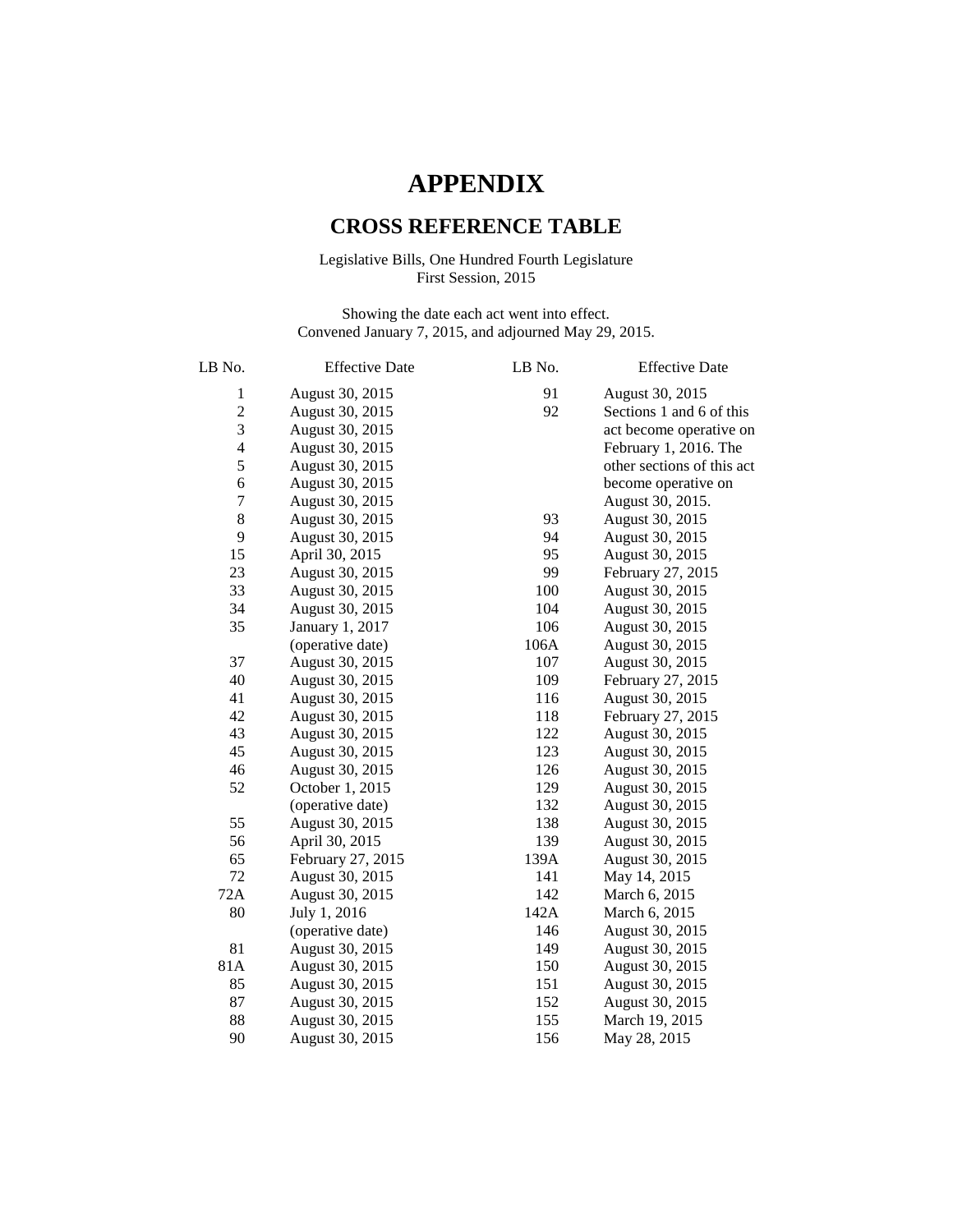| LB No. | <b>Effective Date</b>         | LB No. | <b>Effective Date</b>        |
|--------|-------------------------------|--------|------------------------------|
| 157    | Sections 1, 2, 3, 4, 5, 6,    | 243A   | August 30, 2015              |
|        | 7, 8, 9, and 12 of this act   | 245    | August 30, 2015              |
|        | become operative on           | 246    | August 30, 2015              |
|        | January 1, 2017. The          | 247    | August 30, 2015              |
|        | other sections of this act    | 252    | August 30, 2015              |
|        | become operative on           | 253    | August 30, 2015              |
|        | August 30, 2015.              | 257    | August 30, 2015              |
| 159    | August 30, 2015               | 259    | January 1, 2016              |
| 160    | August 30, 2015               |        | (operative date)             |
| 164    | August 30, 2015               | 259A   | August 30, 2015              |
| 167    | August 30, 2015               | 260    | March 6, 2015                |
| 168    | August 30, 2015               | 261    | Sections 1, 2, 3, 5, 8, 13,  |
| 170    | August 30, 2015               |        | 17, and 18 of this act       |
| 171    | February 27, 2015             |        | become operative on          |
| 175    | May 28, 2015                  |        | August 30, 2015.             |
| 177    | August 30, 2015               |        | Sections 7 and 15 of this    |
| 179    | August 30, 2015               |        | act become operative on      |
| 180    | August 30, 2015               |        | January 1, 2015. The         |
| 181    | August 30, 2015               |        | other sections of this act   |
| 183    | August 30, 2015               |        | become operative on          |
| 194    | August 30, 2015               |        | March 6, 2015.               |
| 195    | January 1, 2016               | 264    | August 30, 2015              |
|        | (operative date)              | 265    | Sections 1, 2, 3, 4, 5, 6,   |
| 196    | August 30, 2015               |        | 7, 8, 9, 10, 11, 12, 13, 16, |
| 198    | August 30, 2015               |        | and 19 of this act become    |
| 199    | August 30, 2015               |        | operative on August 30,      |
| 199A   | August 30, 2015               |        | 2015. The other sections     |
| 200    | August 30, 2015               |        | of this act become           |
| 200A   | August 30, 2015               |        | operative on May 28,         |
| 206    | August 30, 2015               |        | 2015.                        |
| 207    | August 30, 2015               | 265A   | August 30, 2015              |
| 219    | January 1, 2016               | 266    | August 30, 2015              |
|        | (operative date)              | 268    | August 30, 2015              |
| 220    | August 30, 2015               | 269    | August 30, 2015              |
| 220A   | August 30, 2015               | 271    | August 30, 2015              |
| 226    | August 30, 2015               | 272    | August 30, 2015              |
| 231    | August 30, 2015               | 277    | August 30, 2015              |
| 240    | August 30, 2015               | 279    | Sections 3, 4, 5, 17, and    |
| 241    | August 30, 2015               |        | 19 of this act become        |
| 242    | April 14, 2015                |        | operative on January 1,      |
| 242A   | April 14, 2015                |        | 2017. The other sections     |
| 243    | Sections 1, 2, 3, 4, 5, 6, 7, |        | of this act become           |
|        | and 9 of this<br>8,<br>act    |        | operative on March 19,       |
|        | become<br>operative<br>on     |        | 2015.                        |
|        | August 30, 2015. The          | 283    | May 27, 2015                 |
|        | other sections of this act    | 286    | March 6, 2015                |
|        | become operative on May       | 287    | August 30, 2015              |
|        | 28, 2015.                     | 291    | May 27, 2015                 |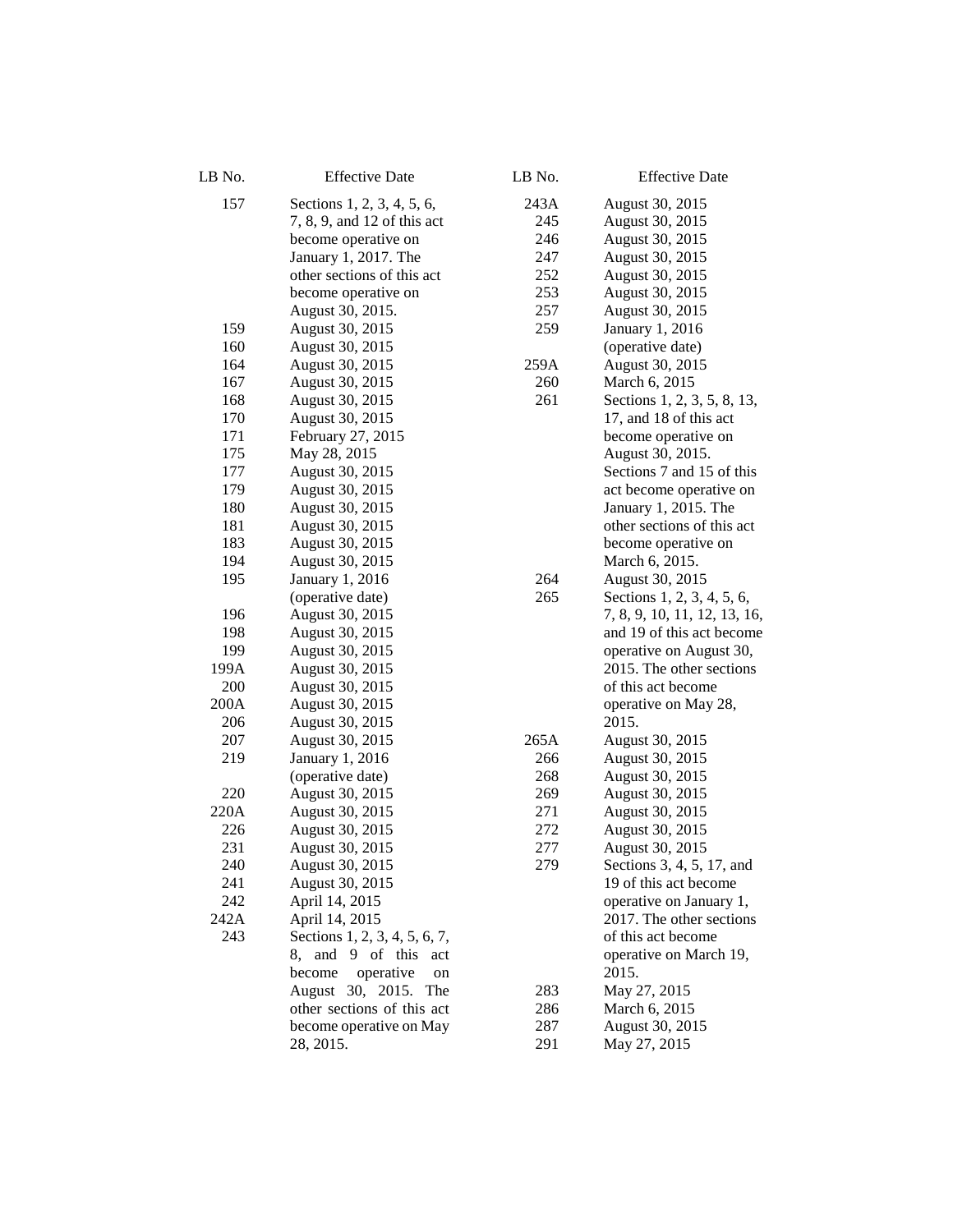| LB No. | <b>Effective Date</b>      | LB No. | <b>Effective Date</b>         |
|--------|----------------------------|--------|-------------------------------|
| 292    | August 30, 2015            | 347A   | August 30, 2015               |
| 292A   | August 30, 2015            | 348    | May 14, 2015                  |
| 294    | Sections 6, 22, and 25 of  | 352    | August 30, 2015               |
|        | this act become operative  | 356    | August 30, 2015               |
|        | on January 1, 2017.        | 360    | December 1, 2015              |
|        | Sections 12 and 23 of      |        | (operative date)              |
|        | this act become operative  | 360A   | August 30, 2015               |
|        | on August 30, 2015. The    | 361    | August 30, 2015               |
|        | other sections of this act | 365    | August 30, 2015               |
|        | become operative on        | 366    | August 30, 2015               |
|        | May 20, 2015.              | 366A   | August 30, 2015               |
| 296    | July 1, 2015               | 367    | August 30, 2015               |
|        | (operative date)           | 375    | August 30, 2015               |
| 298    | August 30, 2015            | 382    | August 30, 2015               |
| 301    | August 30, 2015            | 382A   | August 30, 2015               |
| 304    | August 30, 2015            | 390    | May 28, 2015                  |
| 305    | March 6, 2015              | 390A   | May 28, 2015                  |
| 310    | August 30, 2015            | 408    | August 30, 2015               |
| 312    | August 30, 2015            | 412    | August 30, 2015               |
| 313    | August 30, 2015            | 413    | August 30, 2015               |
| 314    | August 30, 2015            | 413A   | August 30, 2015               |
| 315    | August 30, 2015            | 414    | January 1, 2016               |
| 315A   | August 30, 2015            |        | (operative date)              |
| 317    | July 1, 2018               | 415    | April 30, 2015                |
|        | (operative date)           | 419    | January 1, 2016               |
| 320    | Sections 1, 2, 3, 4, 5, 6, |        | (operative date)              |
|        | 7, 8, and 9 of this act    | 422    | August 30, 2015               |
|        | become operative on        | 424    | January 1, 2016               |
|        | August 30, 2015. The       |        | (operative date)              |
|        | other sections of this act | 430    | February 27, 2015             |
|        | become operative on        | 431    | August 30, 2015               |
|        | May 28, 2015.              | 439    | August 30, 2015               |
| 320A   | August 30, 2015            | 446    | August 30, 2015               |
| 324    | August 30, 2015            | 449    | Sections 1, 2, 3, 4, 5, 6, 9, |
| 325    | July 1, 2016               |        | 10, 11, 12, 13, 14, 15, 16,   |
|        | (operative date)           |        | 17, 18, and 21 of this act    |
| 329    | August 30, 2015            |        | operative<br>become<br>on     |
| 330    | Sections 4, 5, 12, and 30  |        | August 30,<br>2015.           |
|        | of this act become         |        | Sections 7, 8, and 20 of      |
|        | operative on July 1,       |        | this act become operative     |
|        | 2015. The other sections   |        | on July 1, 2015. The other    |
|        | of this act become         |        | sections of this<br>act       |
|        | operative on May 28,       |        | become operative on May       |
|        | 2015.                      |        | 14, 2015.                     |
| 330A   | May 28, 2015               | 452    | August 30, 2015               |
| 334    | May 27, 2015               | 455    | August 30, 2015               |
| 342    | August 30, 2015            | 456    | May 27, 2015                  |
| 347    | August 30, 2015            | 457    | May 30, 2015                  |